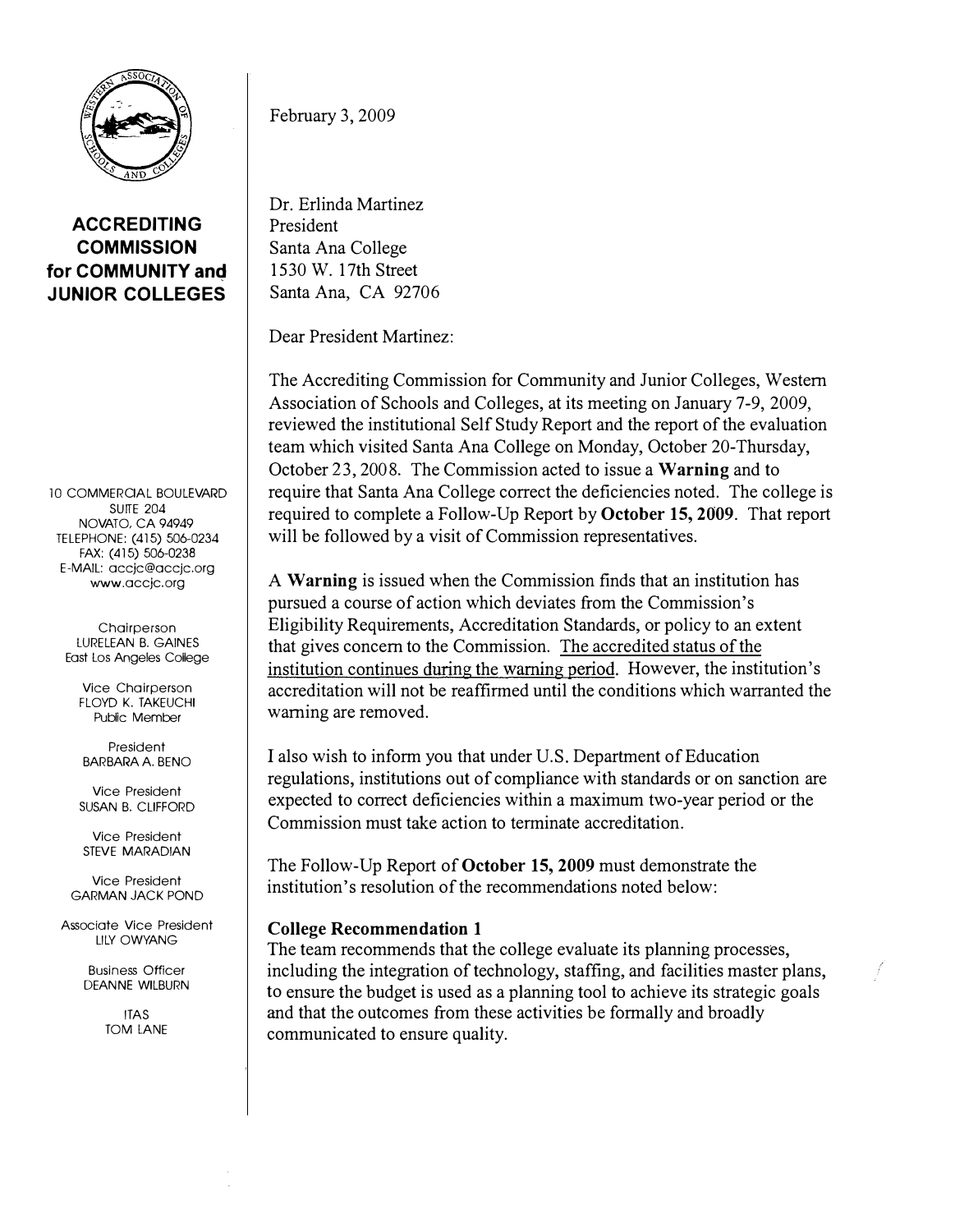Dr. Erlinda Martinez Santa Ana College February 3, 2009 Page Two

As part of this integration, the team recommends that the college resource allocation be based on plans, program reviews (Department Planning Portfolios, or DPPs), and actual budgetary performance. This requires that the college evaluate the outcomes of its planning/budget process and use that data in subsequent budget development. (Standards I.A.l, I.A.3, I.B.4, I.B.6, II.A.l, II.A.2.f, III.B.2.d, III.D.l, III.D.2, III.D.3, IV.B.3.a, IV.B.3.b)

## District Recommendation 1

The team recommends that the district evaluate its planning processes, including the integration of technology, staffing and facilities master plans to ensure the budget is used as a planning tool to achieve its strategic goals. As part of this integration, the team recommends that the allocation model for resources be based on the plans, program reviews and the sustainability of the planning process and that the outcomes from these activities be formally and broadly communicated to ensure quality. This requires that the District evaluate the outcomes of the budget process and use that data in subsequent budget development. (Standards I.A.l, I.A.3, I.B.4, I.B.6, II.A.l, II.A.2.f, III.D.l, III.D.2, III.D.3, IV.B.3.a, IV.B.3.b)

## District Recommendation 2

In order to maintain stable financial resources, the team recommends that the District reviews its computer-based student attendance recording system to ensure that repeated courses are being appropriately reported for state apportionment funding consistent with existing regulations.  $(Standards III.D.1.b, III.D.2.a, III.D.2.g)$ 

## District Recommendation 4

The team recommends that the district review its board evaluation policy to ensure integrity and effectiveness, and that its self-assessment results are widely communicated and applied within a systematic culture of evidence and cycle of continuous improvement. (Standards IV.A.5,  $IV.B.1.g)$ 

I have previously sent you a copy of the evaluation team report. Additional copies may now be duplicated. The Commission requires you to give the team report and this letter dissemination to your college staff and to those who were signatories of your college Self Study Report. This group should include the Chancellor, campus leadership and the Board of Trustees. The Commission also requires that the team report and the self study report be made available to students and the public. Placing copies in the college library can accomplish this. Should you want the report electronically to place on your web site or for some other purpose, please contact Commission staff.